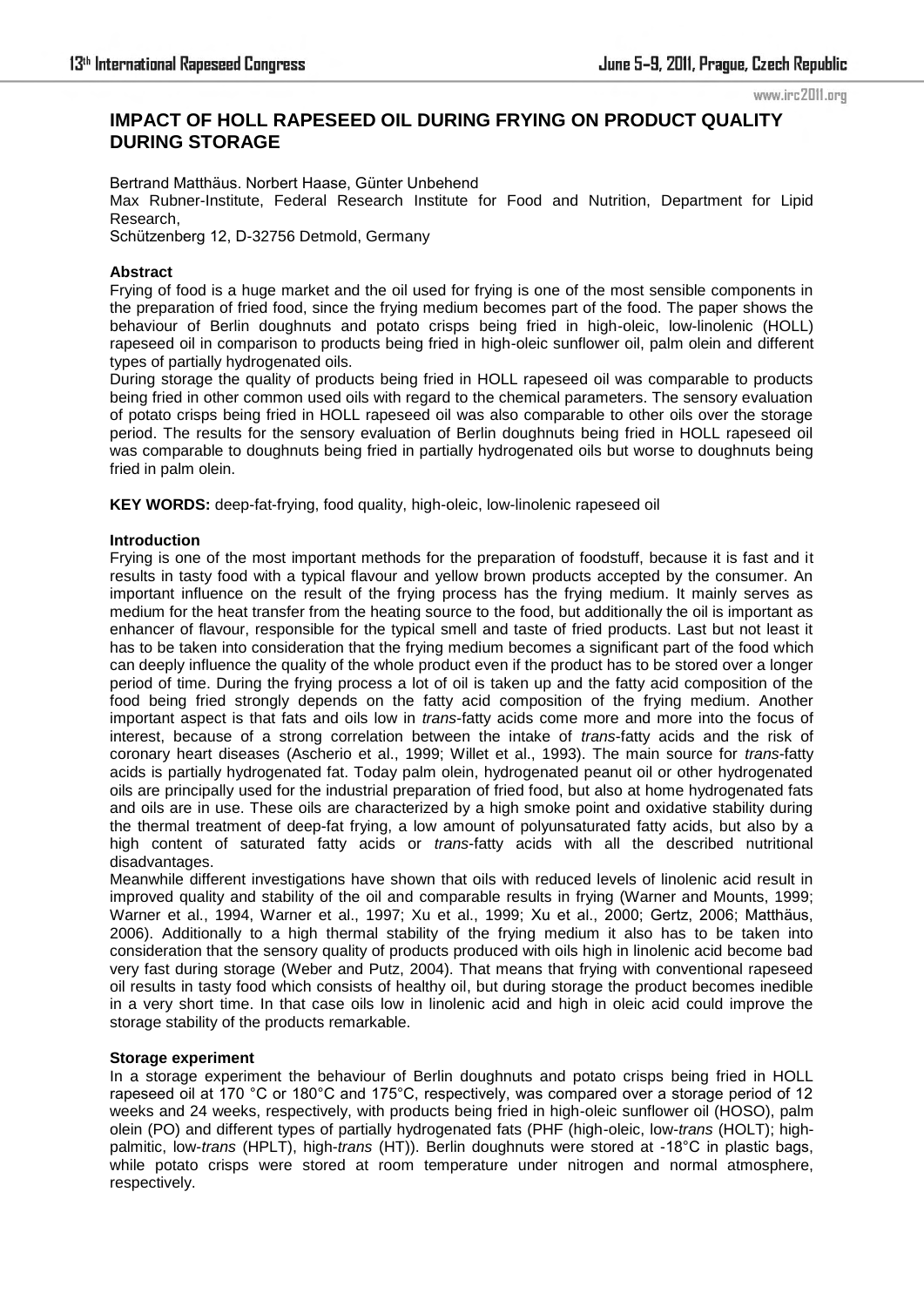### **Results**

The totox value describes the development of the primary and secondary degradation products by calculating two times the peroxide value plus the anisidine value. Thus, this value is giving sufficient information about the oxidative state of a product and is a suitable indicator for the deterioration of the products during storage. A totox value of 30 has been suggested by industry and official authorities as a maximum limit. All samples of potato crisps stored under nitrogen came out below this value after 24 weeks of storage (results not shown). Samples stored under normal atmosphere had totox values that exceeded the limit during storage. For all samples stored under nitrogen, the totox value was comparable in the range between 26 (HOSO) and 30 (PO). Only the totox value of potato crisps fried in HOSO was significantly lower than the totox values of the other samples ( $P = 0.01$ ). The differences between the different oils were a little higher for storage under normal atmosphere. These differences were statistical significant ( $P = 0.01$ ) and were found in the range between 31 (HOSO) and 47 (PHF (HOLT). The totox value for potato crisps fried in HOLL rapeseed oil was the lowest just after preparation.

The situation was different for the storage of Berlin doughnuts. During storage for 12 weeks, only products fried in PHF (HT) at 170° and 180°C and HOLL rapeseed oil at 170 °C were below a limit of 30 for the totox value (results not shown). All other oils reached the limit in a very short time. In the case of PHF (HPLT) and PO used at 180°C, the limit was already exceeded directly after preparation of Berlin doughnuts. The result also shows the negative effect of a high frying temperature. While the increase of the totox value was moderate when using a temperature of 170°C, the increase was more pronounced at 180°C, because of a higher initial formation of oxidation products during processing.

The highest amount of tocopherols/tocotrienols was found in Potato crisps fried in PO, while the concentration in the products fried in other oils was significantly lower ( $P = 0.01$ ), but quite similar to each other. After 24 weeks of storage of potato crisps, the highest degradation of tocopherols/tocotrienols was found for products being fried in PO, but about 30 mg/100 g tocopherols/tocotrienols were still detectable in all the products. The reduction came to about 50%, while the rate of degradation in products, being fried in the other oils came to about 25% (results not shown). One reason for the faster degradation of tocopherols/tocotrienols in PO could be that this oil contains mainly tocotrienols. They have a higher antioxidant activity than tocopherols, resulting in a faster degradation during oxidation reactions (Packer et al., 2001).

Products stored over a period of 24 weeks after being fried in HOLL rapeseed oil still contained the highest amount of tocopherols/tocotrienols. Again, a positive effect of a nitrogen atmosphere was found. All samples stored under nitrogen contained slightly higher concentrations of tocopherols/tocotrienols although the difference was only statistical significant ( $P = 0.01$ ) for PO stored under normal atmosphere and nitrogen. No degradation of tocopherols/tocotrienols took place (results not shown) in Berlin doughnuts stored over 12 weeks at -18°C.

The sensory evaluation of the potato crisps appearance, consistence, smell and taste were tested by a trained sensory panel and the results combined to a weighted quality score in the range from 0 to 5. The results show that the sensory quality of potato crisps being fried in HOLL rapeseed oil was comparable to potato crisps being fried in PO and PHF (HOLT) with no significant difference between the different oils  $(P = 0.01)$  (Fig. 1a) when the samples were stored under normal atmosphere. Under normal atmosphere, the samples were storable for 16 weeks before the quality score fell below 3, which is the limit for product acceptability. The quality score of potato crisps fried in HOSO was significantly better than for products fried in the other oils in the first 8 weeks of storage. After 8 weeks of storage, there was no significant difference between the quality score of all the samples ( $P = 0.01$ ). The storage time was extended up to 20 weeks for HOSO, HOLL rapeseed oil and PO, for sample stored under nitrogen (Fig. 1b). However, sensory scores of samples fried in PHF (HOLT) fell below a score of 3 at the 16 week test. Again, no significant difference was found between samples fried in HOSO, HOLL rapeseed oil and PO after 20 weeks of storage ( $P = 0.01$ ).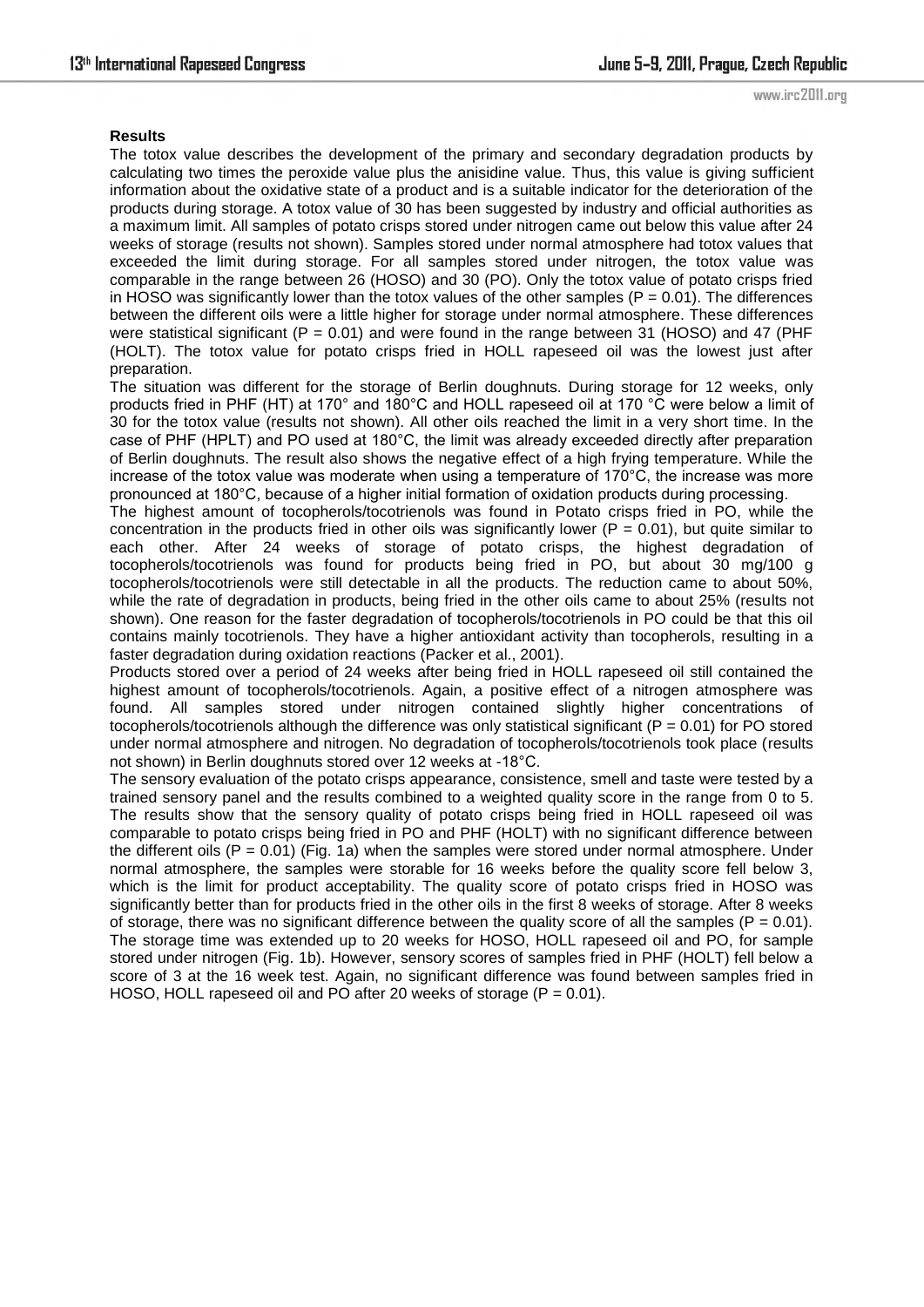www.irc2011.org



Figure 1: Result of the sensory evaluation of potato crisps stored under normal (a) and nitrogen (b) atmospheres.

Table 1: Result of the sensory evaluation of Berlin doughnuts

|                                           | Taste                      |                                | Smell                       |                          |
|-------------------------------------------|----------------------------|--------------------------------|-----------------------------|--------------------------|
|                                           | Fresh                      | 3 months                       | <b>Fresh</b>                | 3 months                 |
| <b>Frying medium</b>                      | Frying temperature: 170 °C |                                |                             |                          |
| High-oleic, low-linolenic rapeseed<br>oil | perfect                    | slight oily,<br>abnormal taste | normal                      | slight abnormal<br>smell |
| Palm olein                                | perfect                    | slight oily                    | neutral                     | normal                   |
| Partially hydrogenated fat (HPLT)         | perfect                    | abnormal taste                 | neutral                     | abnormal smell           |
| Partially hydrogenated fat (HT)           | perfect                    | slight abnormal<br>taste       | neutral                     | slight abnormal<br>smell |
| <b>Frying medium</b>                      | Frying temperature: 180 °C |                                |                             |                          |
| High-oleic, low-linolenic rapeseed<br>oil | perfect                    | abnormal taste                 | Slight<br>abnormal<br>smell | abnormal smell           |
| Palm olein                                | perfect                    | normal                         | neutral                     | normal                   |
| Partially hydrogenated fat (HPLT)         | perfect                    | abnormal taste                 | neutral                     | abnormal smell           |
| Partially hydrogenated fat (HT)           | perfect                    | slight abnormal<br>taste       | neutral                     | slight abnormal<br>smell |